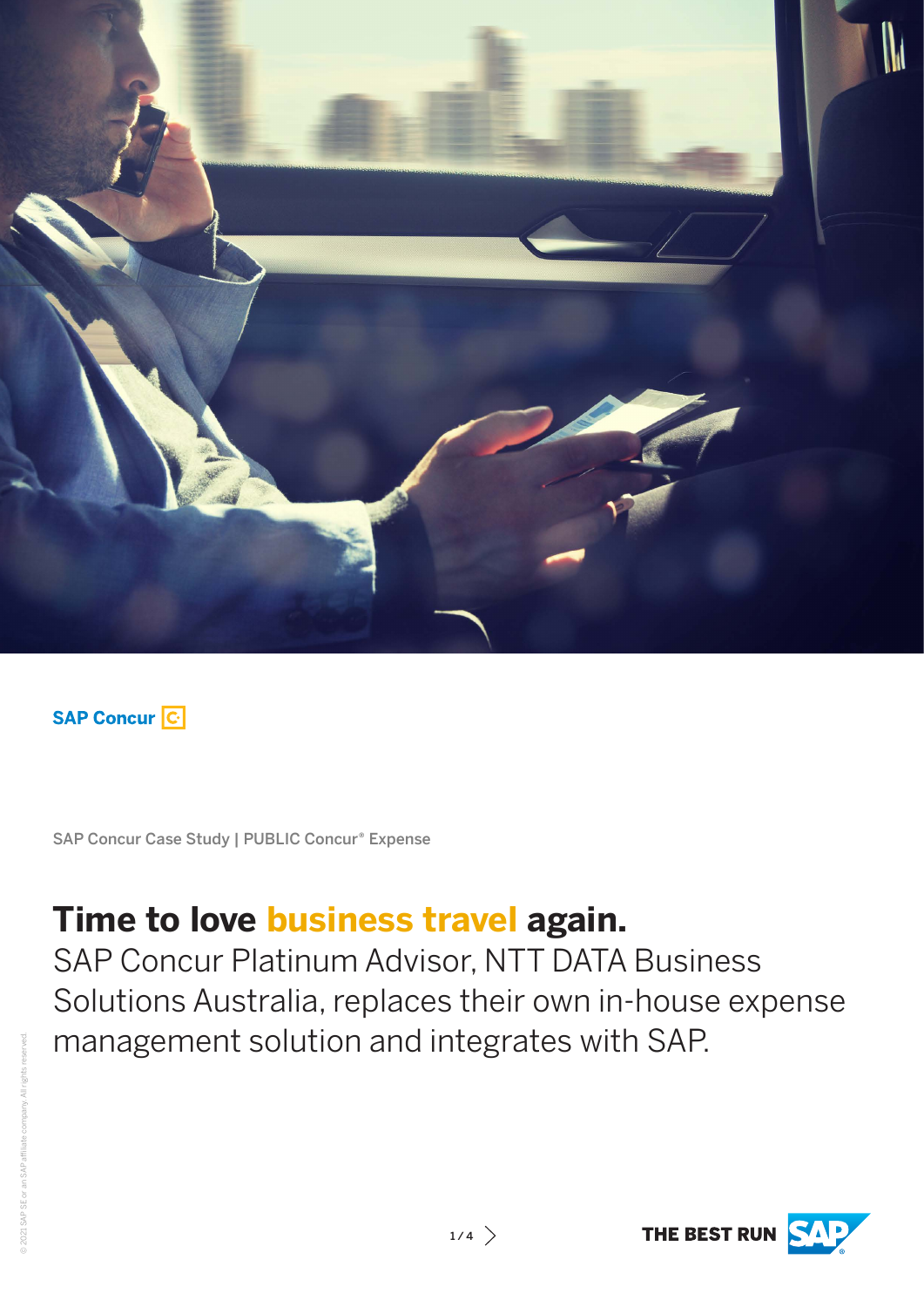## **Quick Facts**

### Company Name

NTT DATA

### Solutions

- Concur® Expense
- Concur® ExpenseIt
- Concur® Request
- Concur® Intelligence

### Industry

Professional Services

### Company Size

200 employees



Brisbane, Australia

### Why SAP Concur?

• Mobility

Paperless process

Increased auditability

Policy enforcement

• Future potential to use platform for business intelligence and further innovation



#### ABOUT NTT DATA

NTT DATA Business Solutions Asia Pacific (formerly Extend Technologies, Cornerstone Asia, Business Formula and Innogence) designs, implements, supports, and hosts SAP centric business solutions for organisations of all sizes. The unified Solutions Group forms the largest global reseller of SAP license and focuses on end-to-end solutions across the entire SAP portfolio of applications and sixteen industry domains and currently provides services to over 5,000 SAP customers and operates ten dedicated SAP Hosting Centres globally.

NTT DATA Business Solutions offers a powerful, unified combination of businesses delivering full-service SAP solutions globally. Today, this strategic collaboration of highly regarded, market leading entities - with more than 3,000 employees across Asia Pacific, Europe and North America comprises one of the world's largest jointly coordinated networks of SAP consultants.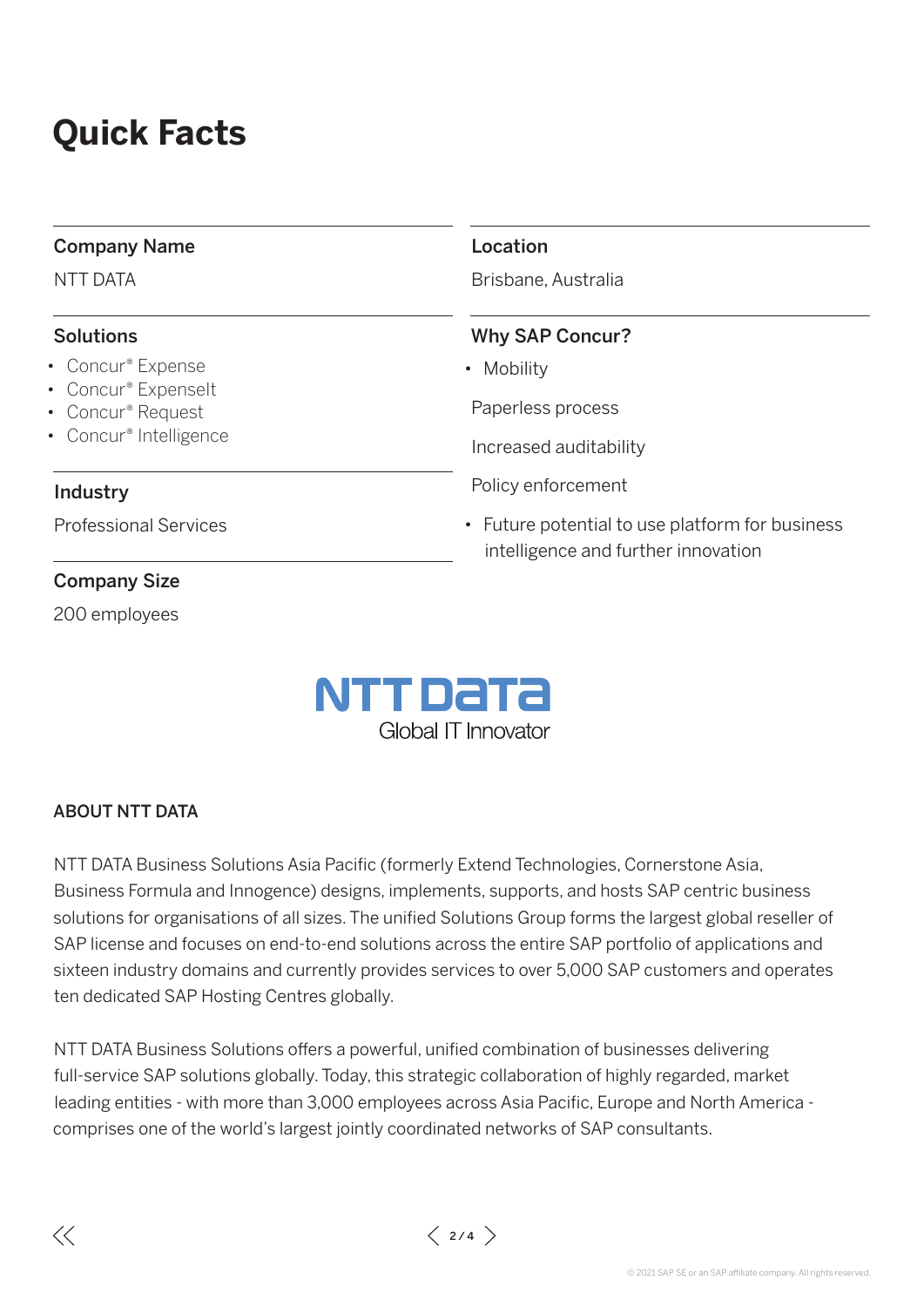## **The Business Case**

NTT DATA Business Solutions Australia (NTT DATA) recently signed up as a Concur Platinum Advisor in APAC so it made sense to consider adopting the solution themselves.

As long time on-premise SAP customers and experienced solution integrators, convincing the NTT DATA decision makers from corporate services and IT that all aspects of the cloud promise (time to value, low touch delivery, ROI) would be realised, presented a formidable challenge.

Concur developed a business case for adoption based on key data from the Finance Team and Concur's own ROI calculation approach. The business case also reflected anticipated internal costs as well as those due to carrying out the integration services to the SAP ERP Finance and HCM modules.

# **SAP and Concur integration**

NTT DATA has been a long time user of SAP ERP

for Payroll, Finance and Controlling including project costing. It was therefore a requirement to have a complete integration in place to ensure that regular updates to employee and financial controlling master data would be reflected in Concur, with automatic updating.

NTT Data Business Solutions carried out this integration work which provided valuable experience that they can now offer to their SAP ERP customers. The learnings include data mapping as well as re-usable IP that can be used to automate the data extraction processes.

Clinton Schoeman is a senior technical consultant who was allocated to the integration work stream. He summarised the experience as follows. "While the integration to SAP ERP

"**SAP Concur has delivered** a range of business efficiencies including streamlining the expense approval and payment process. The ability for our employees to capture expenses when on the road is a big win-win for everyone." Suellen Thompson, CFO, APAC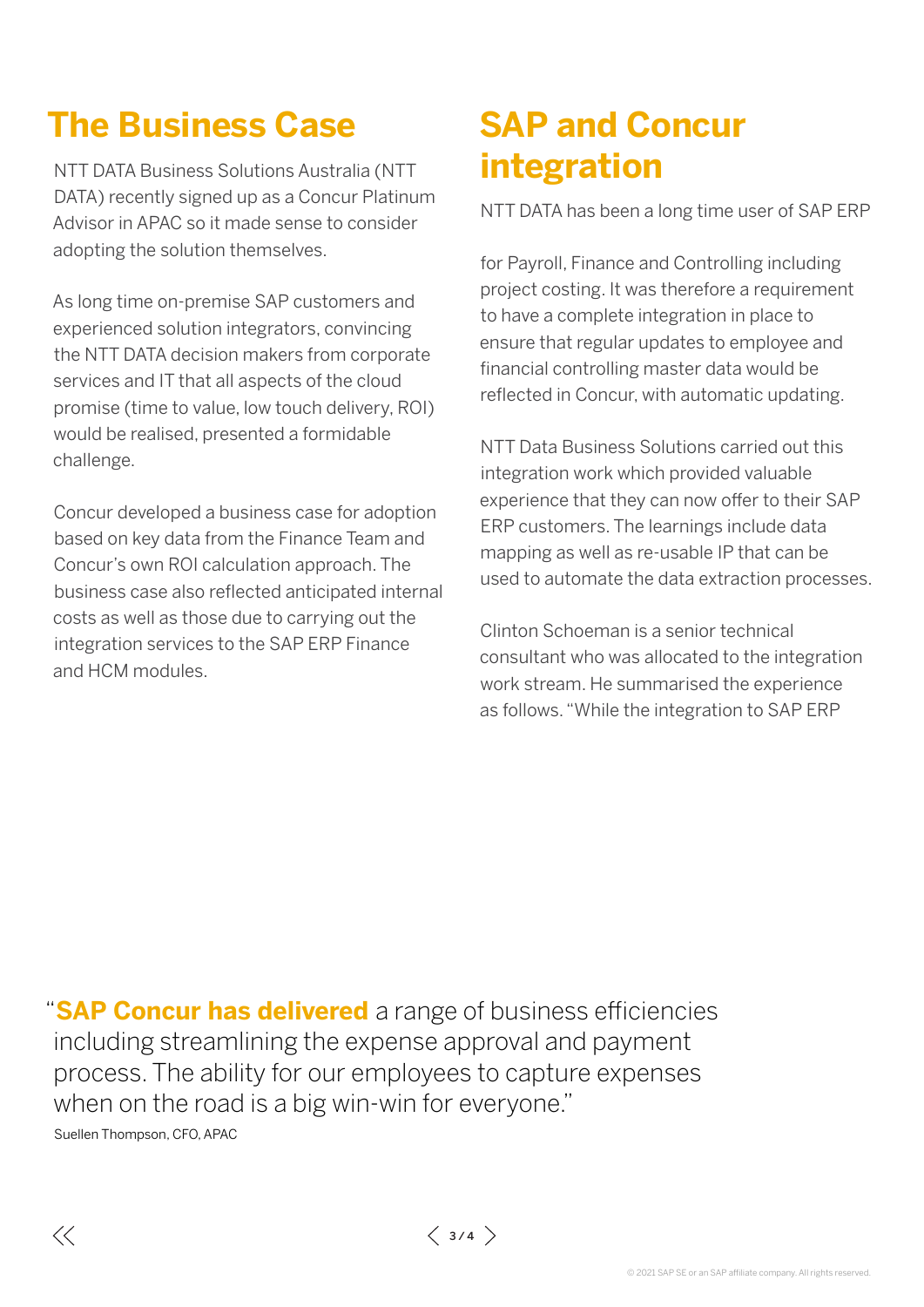is not completely 'out-of- the-box', Concur provides connectors and all the technical information needed in a user-friendly format. Data migration instructions were also clear and any queries to the Concur delivery team were answered promptly. This allowed us to design and implement the necessary technical tools to complete the data load and interfacing within the short timeframe of the project."

### **Employee feedback**

- "I was one of the first people to use Concur in the company. After a brief introduction I was able to use it easily and quickly for recording my expenses whenon the road" - NTT DATA CFO, APAC.
- "Concur is one of those products that had everyone excited from the first glimpse and has moved our traveland expense management into the mobile world. It is a much more efficient and effective way of capturing expenses particularly for our mobile workforce. As an approver I'm able to see in progress expense approvals giving early visibility of expenses prior to approval as well as full details in the attached receipts. It is simple and intuitive to use and we were even fighting over who would pick up the next expense so we could submit a claim!" – NTT DATA Delivery Manager, Sydney

 $\langle \langle$ 

- "The benefit to me in using Concur is access while working at customer sites. Previously for me, the onlymanageable way was to save hotel accounts etc. and submit them on my return to my home office. With the mobile app and web access I can screenshot the accounts/ bills etc. and upload them directly as received then submit for payment in one go. And being a SAP Basis consultant I can appreciate that my expense claimsgo all the way through to SAP with a minimum of fuss"
- NTT DATA Senior Consultant, Sydney
- "I no longer have to worry about losing paper receipts. I can take a photo on the spot and add it to my claim. Simple." – NTT DATA Senior Consultant, Canberra
- "The Concur system is much more efficient than our previous system. Attaching copies of receipts allows these to be checked by all levels of approvers so they can see exactly what they are approving and also saves a lot of time chasing receipts and attaching to the appropriate claims. This also benefits our customers where we need to invoice costs to projects. Being a paperless system, we are also saving a lot of time and paper not having to print and file claims. The reporting ability allows us to see exactly what claims are in the system at any time, whether submitted or not. A great system!" – NTT DATA Accounts Payable

"**SAP Concur ticked all the boxes** for us on price point, implementation costs and the ability to handle the complexity in our expense processes." Suellen Thompson, CFO, APAC